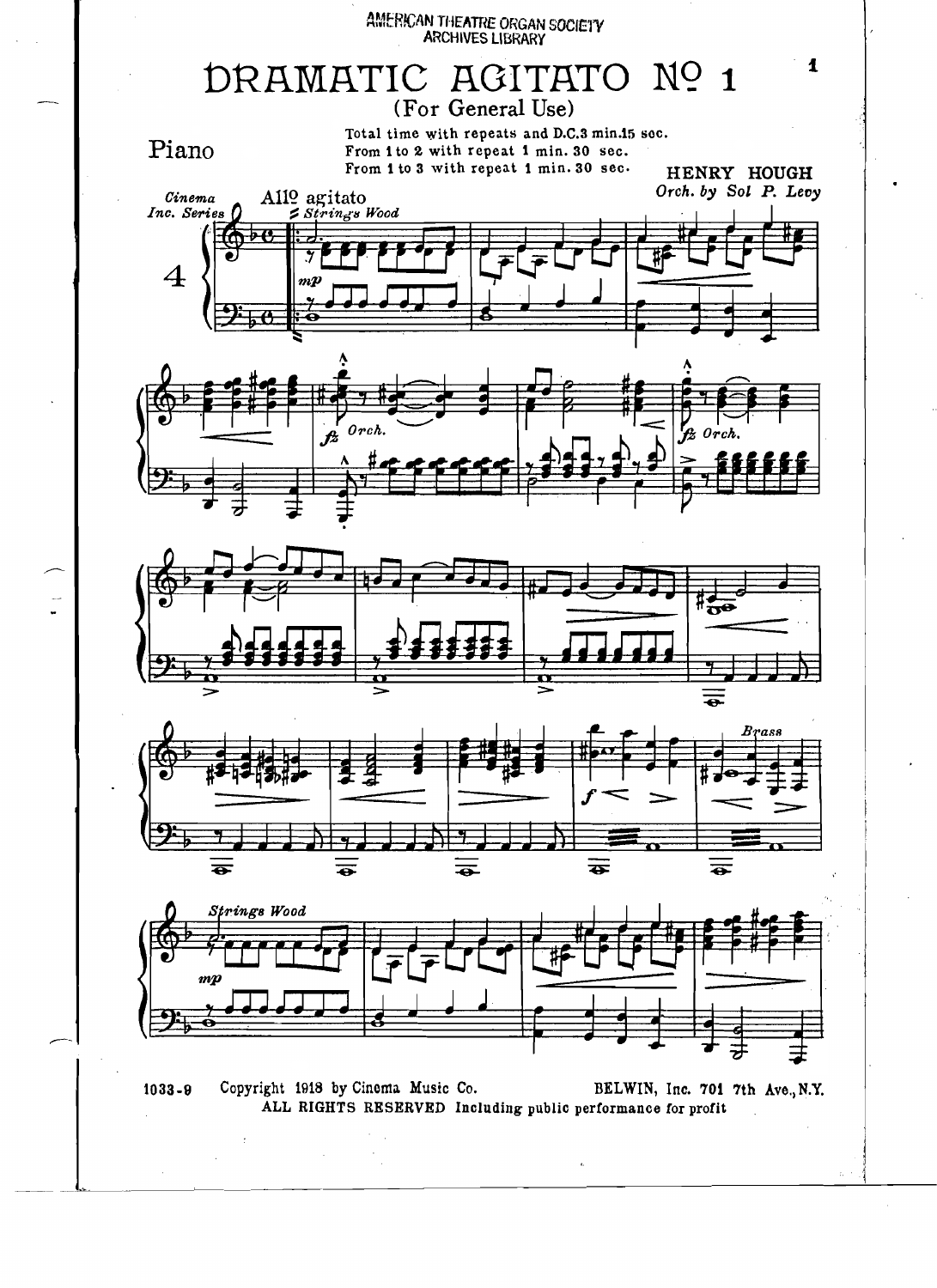











 $1033 - 9$